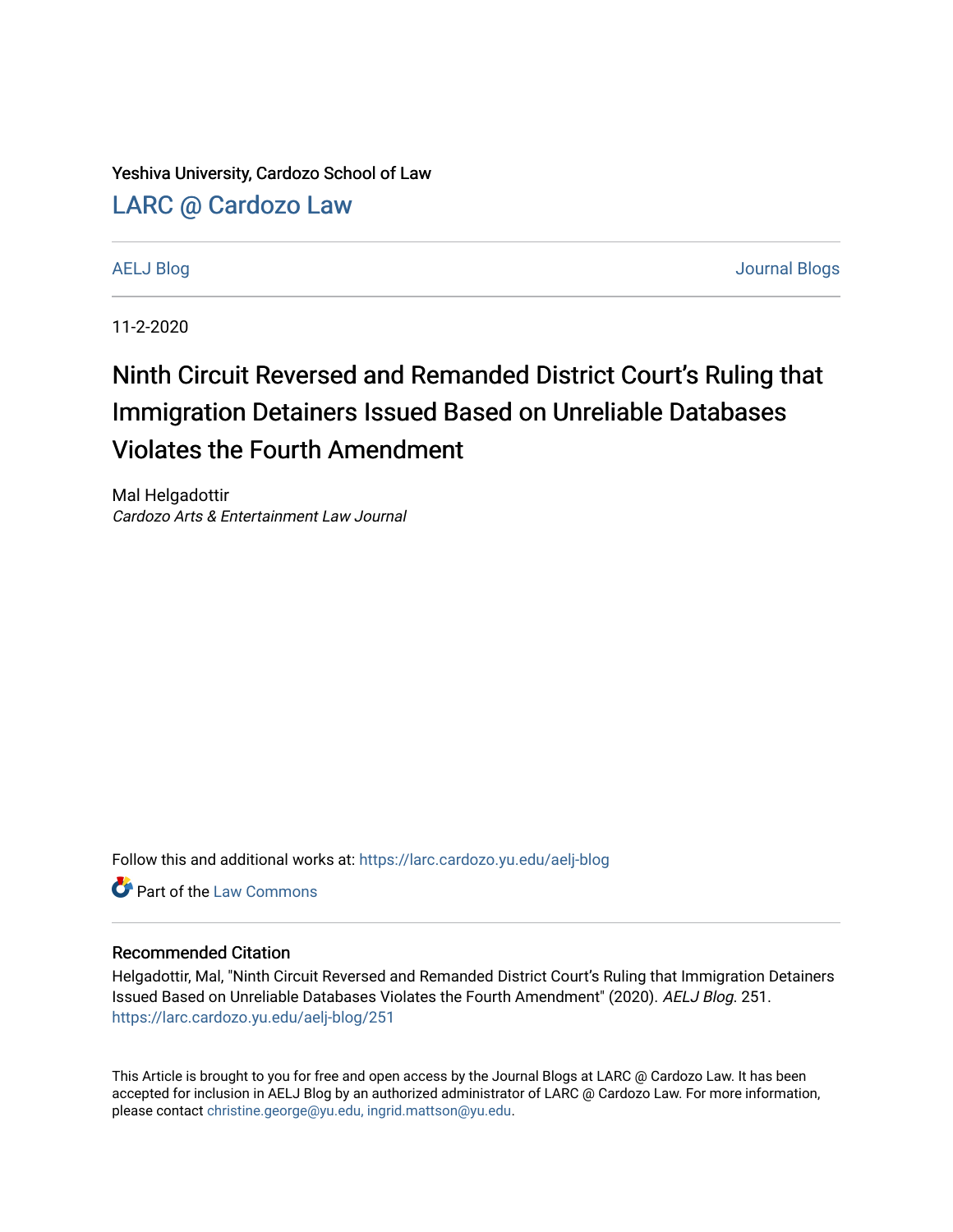## **Ninth Circuit Reversed and Remanded District Court's Ruling that Immigration Detainers Issued Based on Unreliable Databases Violates the Fourth Amendment**

BY [MAL HELGADOTTIR/](https://cardozoaelj.com/author/mal-helgadottir/) ON NOVEMBER 2, 2020



*Photo by Nitish Meena on Unsplash*

U.S. Immigration and Customs Enforcement ("ICE") issues immigration detainers "to advise another law enforcement agency that the Department seeks custody of an [individual] presently in the custody of that agency, for the purpose of arresting and removing the [individual].["](https://cardozoaelj.com/2020/11/02/ninth-circuit-reversed-and-remanded-district-courts-ruling-that-immigration-detainers-issued-based-on-unreliable-databases-violates-the-fourth-amendment/#easy-footnote-bottom-1-6553)<sup>1</sup> The immigration detainer requests that local law enforcement notify ICE "prior to the release of the [individual], in order for the Department to arrange to assume custody.["](https://cardozoaelj.com/2020/11/02/ninth-circuit-reversed-and-remanded-district-courts-ruling-that-immigration-detainers-issued-based-on-unreliable-databases-violates-the-fourth-amendment/#easy-footnote-bottom-2-6553)<sup>2</sup> Immigration detainers have been subject to litigation arising out of Fourth Amendment concerns because detainers are not reviewed by detached neutral judicial officials[.](https://cardozoaelj.com/2020/11/02/ninth-circuit-reversed-and-remanded-district-courts-ruling-that-immigration-detainers-issued-based-on-unreliable-databases-violates-the-fourth-amendment/#easy-footnote-bottom-3-6553)<sup>3</sup> To issue an immigration detainer, an ICE officer simply needs to fill out a checkbox form indicating that they have "probable cause" that an individual is removable[.](https://cardozoaelj.com/2020/11/02/ninth-circuit-reversed-and-remanded-district-courts-ruling-that-immigration-detainers-issued-based-on-unreliable-databases-violates-the-fourth-amendment/#easy-footnote-bottom-4-6553)<sup>4</sup> The current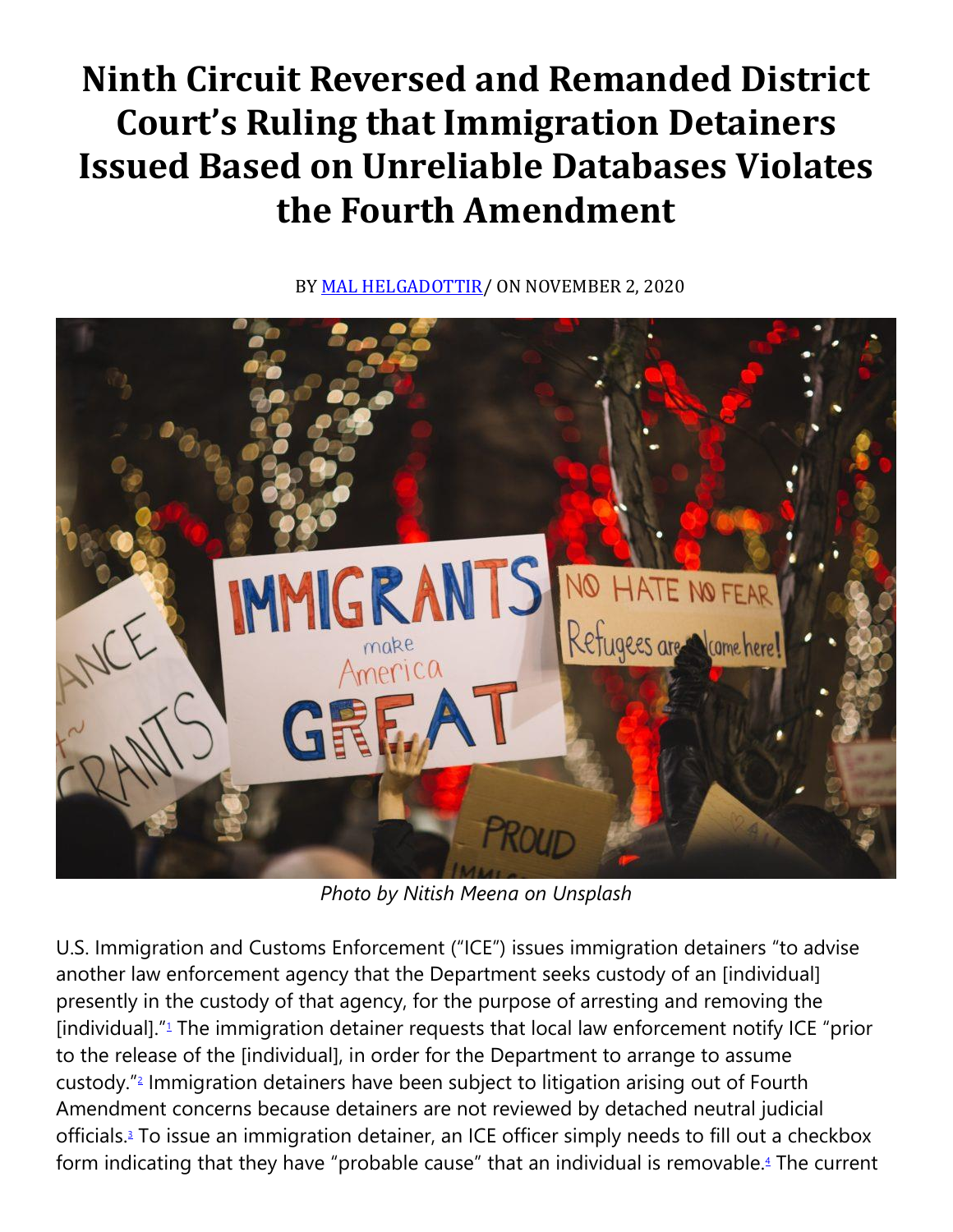detainer form requires ICE officers to support their probable cause determination based on one for the following:

(1) A final order of removal against the [individual]; (2) The pendency of ongoing removal proceedings against the [individual]; (3) Biometric confirmation of the [individual's] identity and a records check of federal databases that affirmatively indicate, by themselves or in addition to other reliable information, that the [individual] either lacks immigration status or notwithstanding such status is removable under U.S. immigration law; and (4) Statements made by the [individual] to an immigration officer and/or other reliable evidence that affirmatively indicate the [individual]either lacks immigration status or notwithstanding such status is removable under U.S. immigration law[.](https://cardozoaelj.com/2020/11/02/ninth-circuit-reversed-and-remanded-district-courts-ruling-that-immigration-detainers-issued-based-on-unreliable-databases-violates-the-fourth-amendment/#easy-footnote-bottom-5-6553)<sup>5</sup>

The third category was at issue in *Gonzalez v. Immigr. & Customs Enf't*, where the District Court considered: "(1) whether the exclusive use of biometric confirmation and database checks violates the Fourth Amendment; and (2) whether the issuance of detainers to state and local law enforcement agencies that lack authority for civil immigration arrests violates the Fourth Amendment.["](https://cardozoaelj.com/2020/11/02/ninth-circuit-reversed-and-remanded-district-courts-ruling-that-immigration-detainers-issued-based-on-unreliable-databases-violates-the-fourth-amendment/#easy-footnote-bottom-6-6553)<sup>6</sup> In 2019, the United States District Court for the Central District of California issued a permanent injunction "enjoining ICE from issuing detainers to Probable Cau[s](https://cardozoaelj.com/2020/11/02/ninth-circuit-reversed-and-remanded-district-courts-ruling-that-immigration-detainers-issued-based-on-unreliable-databases-violates-the-fourth-amendment/#easy-footnote-bottom-7-6553)e Subclass<sup>1</sup> members based solely on database searches that rely upon information from sources that lack sufficient indicia of reliability for a probable cause determination for removal.["](https://cardozoaelj.com/2020/11/02/ninth-circuit-reversed-and-remanded-district-courts-ruling-that-immigration-detainers-issued-based-on-unreliable-databases-violates-the-fourth-amendment/#easy-footnote-bottom-8-6553)<sup>8</sup> The decision was widely celebrated by immigration justice advocates[.](https://cardozoaelj.com/2020/11/02/ninth-circuit-reversed-and-remanded-district-courts-ruling-that-immigration-detainers-issued-based-on-unreliable-databases-violates-the-fourth-amendment/#easy-footnote-bottom-9-6553)<sup>9</sup> Amongst other things, the District Court found the "databases on which ICE relies for information on citizenship and immigration status often contain incomplete data, significant errors, or were not designed to provide information that would be used to determine a person's removability" and therefore the practice violated the Fourth Amendment.<sup>[10](https://cardozoaelj.com/2020/11/02/ninth-circuit-reversed-and-remanded-district-courts-ruling-that-immigration-detainers-issued-based-on-unreliable-databases-violates-the-fourth-amendment/#easy-footnote-bottom-10-6553)</sup> However, the decision was reversed and remanded in part by the Ninth Circuit on September [11](https://cardozoaelj.com/2020/11/02/ninth-circuit-reversed-and-remanded-district-courts-ruling-that-immigration-detainers-issued-based-on-unreliable-databases-violates-the-fourth-amendment/#easy-footnote-bottom-11-6553), 2020.<sup>11</sup>

The Ninth Circuit reversed the permanent injunction based on the District Court's following three errors: "(1) . . . incomplete set of reliability findings, (2) . . . legal error in concluding that any database is unreliable due to its intended purpose, and (3) . . . failure to address whether the system of databases on which ICE relies routinely fails to provide sufficiently trustworthy evidence of removability."[12](https://cardozoaelj.com/2020/11/02/ninth-circuit-reversed-and-remanded-district-courts-ruling-that-immigration-detainers-issued-based-on-unreliable-databases-violates-the-fourth-amendment/#easy-footnote-bottom-12-6553) First, the Ninth Circuit argued that the lower court erred because it "did not make reliability findings for *all* the databases on which ICE relies."[13](https://cardozoaelj.com/2020/11/02/ninth-circuit-reversed-and-remanded-district-courts-ruling-that-immigration-detainers-issued-based-on-unreliable-databases-violates-the-fourth-amendment/#easy-footnote-bottom-13-6553) Although the District Court identified sixteen databases that ICE relied on, it limited its unreliability findings to only six of those databases. $44$  The District Court was not permitted to "make categorical findings of unreliability without actually addressing *each* database on which ICE relies or explaining why an evaluation of a given database was unnecessary." $15$  Second, the Ninth Circuit rejected the proposition that "the databases ICE uses are unreliable because no single database used was intended to provide any indication of probable cause of removability," $\frac{16}{16}$  $\frac{16}{16}$  $\frac{16}{16}$  and the conclusion of the lower court was based on a "fundamental misreading" of *Millender v. County of Los Angeles.[17](https://cardozoaelj.com/2020/11/02/ninth-circuit-reversed-and-remanded-district-courts-ruling-that-immigration-detainers-issued-based-on-unreliable-databases-violates-the-fourth-amendment/#easy-footnote-bottom-17-6553)* Moreover, the holding in *Millender* "did not suggest that an express admonition not to use a database to make a probable cause determination meant that database purpose more generally determines the reliability of a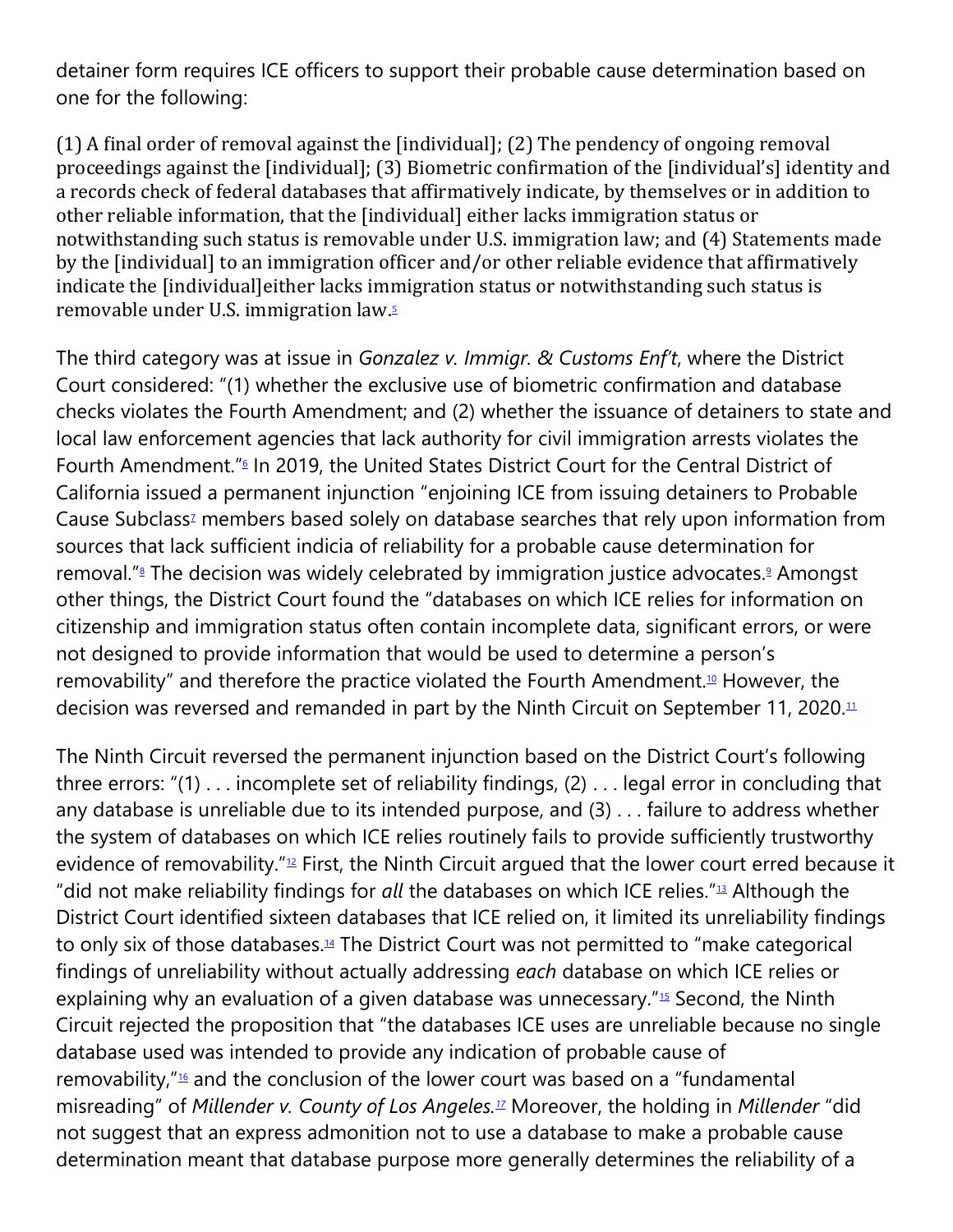database; indeed, we did not address the reliability of the database at all."<sup>[18](https://cardozoaelj.com/2020/11/02/ninth-circuit-reversed-and-remanded-district-courts-ruling-that-immigration-detainers-issued-based-on-unreliable-databases-violates-the-fourth-amendment/#easy-footnote-bottom-18-6553)</sup> Third, the Ninth Circuit held the District Court "failed to account for or examine systemic error in its analysis" and that "[a]lthough the court's finding of a Fourth Amendment violation turned on error in individual databases in light of case law concerning individual databases, the fact of such error in individual databases here could not lead to the conclusion that ICE's system of databases routinely fails to provide reasonably trustworthy evidence of removability."<sup>[19](https://cardozoaelj.com/2020/11/02/ninth-circuit-reversed-and-remanded-district-courts-ruling-that-immigration-detainers-issued-based-on-unreliable-databases-violates-the-fourth-amendment/#easy-footnote-bottom-19-6553)</sup> The Ninth Circuit conceded that the District Court may "ultimately be proven correct about the unreliability of ICE's system of databases," but because they applied the incorrect legal analysis the case needed to be remanded for further fact finding.<sup>[20](https://cardozoaelj.com/2020/11/02/ninth-circuit-reversed-and-remanded-district-courts-ruling-that-immigration-detainers-issued-based-on-unreliable-databases-violates-the-fourth-amendment/#easy-footnote-bottom-20-6553)</sup>

Considering that "[u]nreliability here means that ICE routinely issues immigration detainers without reasonably trustworthy evidence of removability," merely the fact that ICE relieas on at least six unreliable databases is still an unacceptable fact. The average length of detention pursuant to an immigration detainer was forty-four days in 2017 and "individuals detained by federal officials typically do not have their first appearance before an immigration judge for several weeks (or over a month) into their detention."<sup>[21](https://cardozoaelj.com/2020/11/02/ninth-circuit-reversed-and-remanded-district-courts-ruling-that-immigration-detainers-issued-based-on-unreliable-databases-violates-the-fourth-amendment/#easy-footnote-bottom-21-6553)</sup> Furthermore, the implications attached to detainers are important because, as mentioned *supra*, immigration detainers are not reviewed by neutral judicial officials. Despite the disappointing result from the Ninth Circuit, further factual findings in the lower court might reveal that all the databases are unreliable. Regardless of the future result, when the stakes are this high, it is troubling that ICE's practice of relying on six faulty databases to determine "probable cause" of removability was not enough evidence for the Ninth Circuit to find a Fourth Amendment violation.

- 1. 8 C.F.R. § 287.7(a).
- 2. Id.
- 3. Morales v. Chadbourne, 793 F.3d 208, 215 (1st Cir. 2015); Hernandez v. United States, 939 F.3d 191, 201 (2d Cir. 2019); Galarza v. Szalzyk, 745 F. 3d 634 (3d Cir. 2014); 8 C.F.R. § 287.7(a) ("Any authorized immigration officer may at any time issue a [detainer], to any other Federal, State, or local law enforcement agency.").
- 4. Form I-247A, https://www.ice.gov/sites/default/files/documents/Document/2017/I-247A.pdf (last visited Oct. 22, 2020) [hereinafter Form I-247A]; but see Michael Kagan, Immigration Law's Looming Fourth Amendment Problem, 104 Geo. L.J. 125, 167 (2015) (discussing that ICE's "probable cause" determination is flawed because it "is to be signed only by an Immigration Officer, not by any neutral magistrate or judge. Thus, DHS appears intent on persisting with a system lacking neutral review and without the requirement for a particularized, non-generic attestation of the basis for probable cause.").
- 5. Form I-247A.
- 6. Gonzalez v. U.S. Immigr. & Customs Enf't, 416 F. Supp. 3d 995, 999 (C.D. Cal. 2019).
- 7. Id. at 1017 (The Probable Cause Subclass is defined as "all current and future persons who are subject to an immigration detainer issued by an ICE agent located in the Central District of California, where the detainer is not based upon a final order of